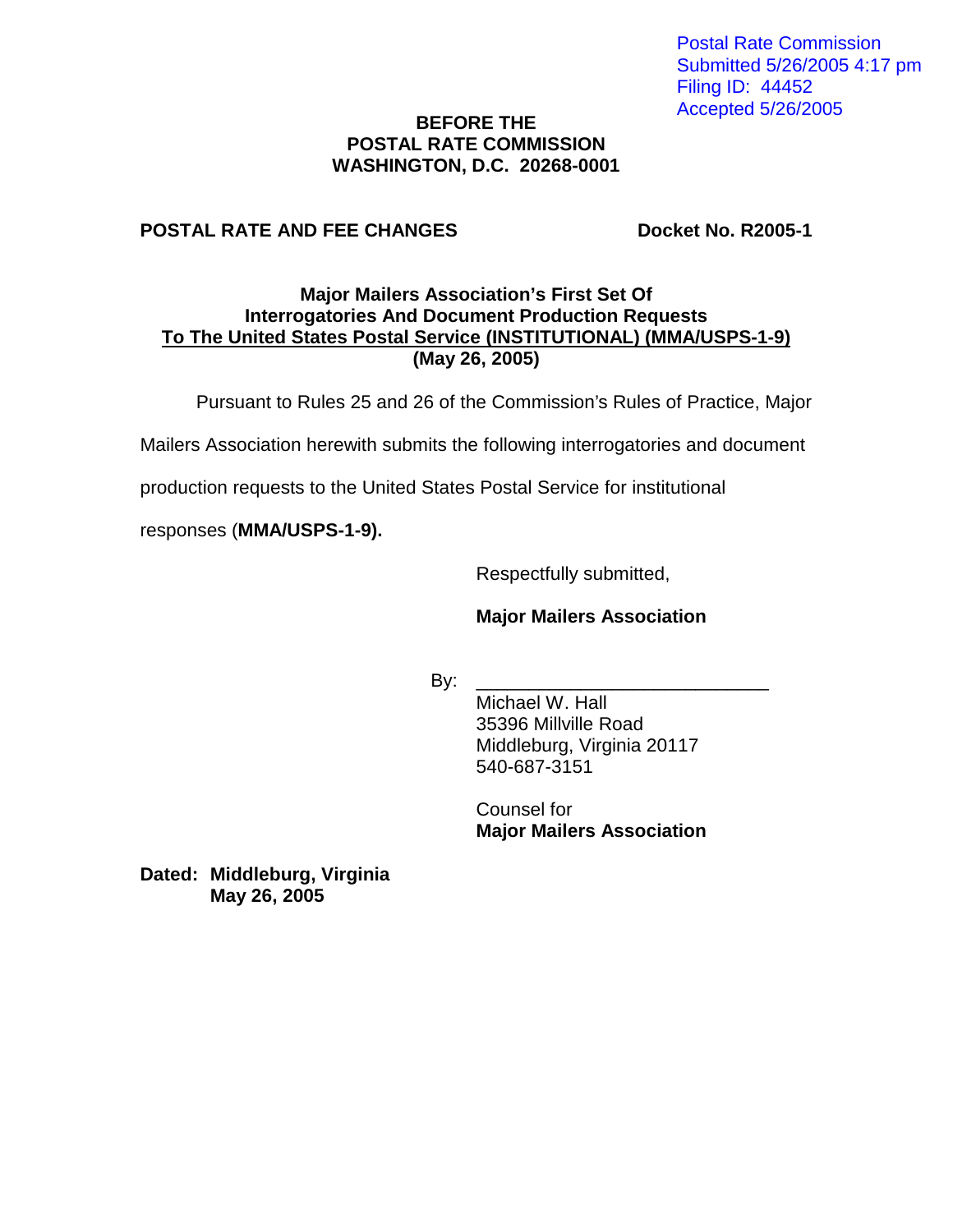# **MMA/USPS-1**

Please refer to the response to Interrogatory MMA/USPS-T21-16 (redirected from USPS witness Abdirahman) where you discuss the relationship of PostalOne! cost savings with workshare cost savings. You state, in part,

While PostalOne! may facilitate worksharing, installation of PostalOne! in and of itself does not consist of "worksharing." "Worksharing" includes presortation, making mail automation compatible, and dropshipping mail closer to destination and generally involves customers performing work that the Postal Service would otherwise do. To the extent that PostalOne! customers perform worksharing activities, the costs avoided by that worksharing are incorporated in the cost avoidance models presented by witnesses Abdirahman, Miller and Mayes. However, these models do not explicitly distinguish worksharing performed by PostalOne! customers from worksharing performed by other customers.

- A. Please confirm that, to the extent PostalOne! cost savings are reflected in the mail flow models presented by USPS witnesses Abdirahman, all First-Class workshare mailers are given equal credit (on a per piece basis) for those cost savings. If you cannot confirm, please explain.
- B. If First-Class workshare mailers perform work that would ordinarily be performed by Postal employees as a result of the employment of PostalOne!, why do you not consider this a form of worksharing?
- C. If First-Class workshare mailers can dropship their mail closer to the destination saving both dock transfer and transportation costs, why do you not consider this a form of worksharing?
- D. Why is it fair and equitable to give all First-Class workshare mailers partial credit for work performed by only 38 mailers that allows the Postal Service to save significant amounts of money per year?

# **MMA/USPS-2**

Please refer to your responses to Interrogatory MMA/USPS-T21-33 C – G (redirected from USPS witness Abdirahman) where you discuss the criteria you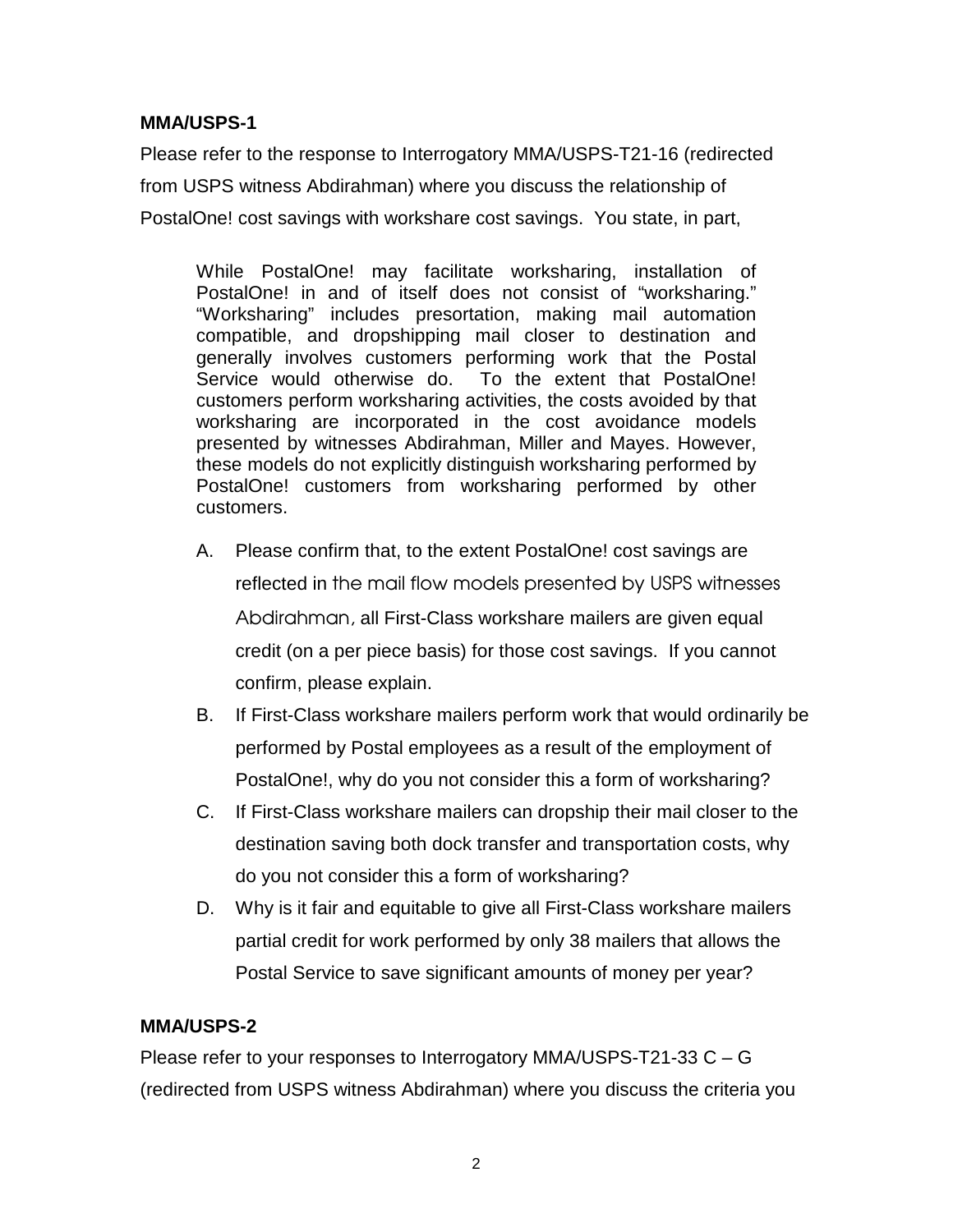consider when suggesting PostalOne! for use by a First-Class workshare mailer and indicate that, as of May 12, 2005, there are 38 workshare mailers utilizing PostalOne!.

- A. Is volume the **primary** factor in the Postal Service's decision to encourage a workshare mailer to utilize PostalOne!? If not, please explain how a workshare mailer with a "low" volume could possibly provide the savings necessary to justify the expense of setting up PostalOne!
- B. How many of the 38 workshare mailers now utilizing PostalOne! elected to purchase PostalOne! directly from the vendor and are responsible for their own maintenance?
- C. How many of the 38 workshare mailers now utilizing PostalOne! have "lower volumes" and have purchased a desktop system to facilitate PostalOne!?
- D. How many total PostalOne! systems are deployed at the facilities of the 38 workshare mailers now utilizing PostalOne!?
- E. Of the total PostalOne! systems now deployed, please state how many are automated systems and how many are desktop systems.
- F. How many workshare mailers does the Postal Service estimate will utilize PostalOne! by TY 2006?
- G. How many additional workshare mailers does the Postal Service consider to be potential candidates for the automated PostalOne! system?
- H. How many First-Class workshare mailers are there?

# **MMA/USPS-3**

Please refer to your response to Interrogatory MMA/USPS-T21-33 H (redirected from USPS witness Abdirahman) where you failed to provide the lowest and highest mail volumes for workshare mailers who use PostalOne!. You indicate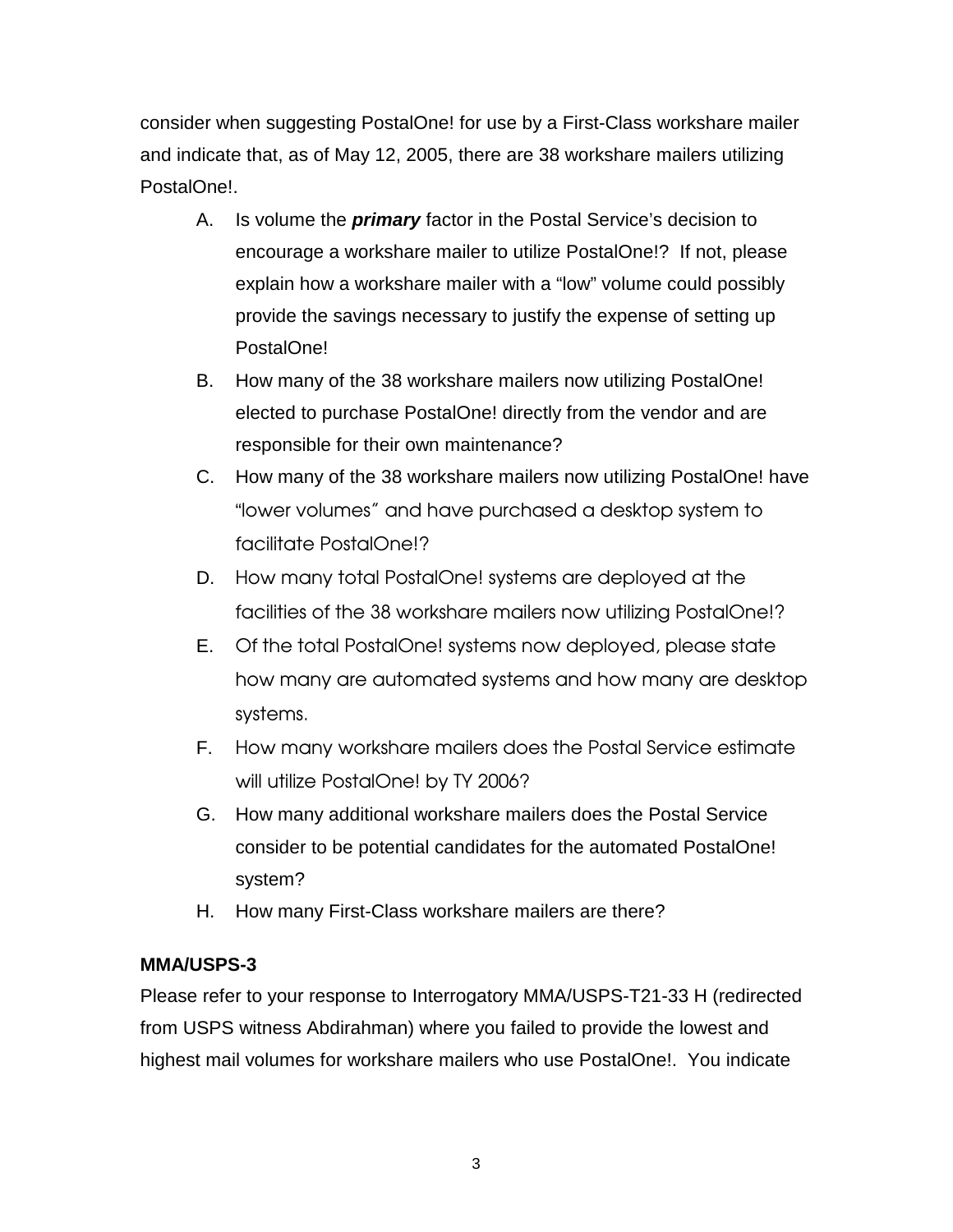that providing the highest volume could divulge individual mailer information but failed to provide the lowest volume figure.

- A. For FY 2004, please provide the lowest annual volume mailed by a workshare mailer that used PostalOne! during the entire twelve month period.
- B. For FY 2004, please provide the average annual volume mailed by the four highest volume mailers that used PostalOne!

# **MMA/USPS-4**

Please refer to your response to Interrogatory MMA/USPS-T21-33 H (redirected from USPS witness Abdirahman). You indicate that, on average, workshare mailers using PostalOne! send out 74,577 trays per month per customer.

- A. Please provide an average number of pieces per tray for these mailers. If this information is not available, please provide an average number of pieces per tray for all workshare mailers.
- B. Please explain why the Postal Service refrains from counting volume figures given the simple technological procedures to do so.

# **MMA/USPS-5**

Please refer to your response to Interrogatory MMA/USPS-T21-33 J (redirected from USPS witness Abdirahman). Your response indicates that PostalOne! counts volume in trays, not individual pieces, and does not distinguish between letters and cards. Using other Postal Service data systems that do provide information about First-Class workshare mail volumes by pieces, please provide, separately, the number of letters and the number of cards that the 38 PostalOne! users mailed during FY 2004.

# **MMA/USPS-6**

Please refer to your response to Interrogatory MMA/USPS-T21-33 I (redirected from USPS witness Abdirahman) where you state that, under the current PostalOne! program, the minimum estimated Postal Service return on the cost of installing the system required for PostalOne! deployment is 20.3 percent.

4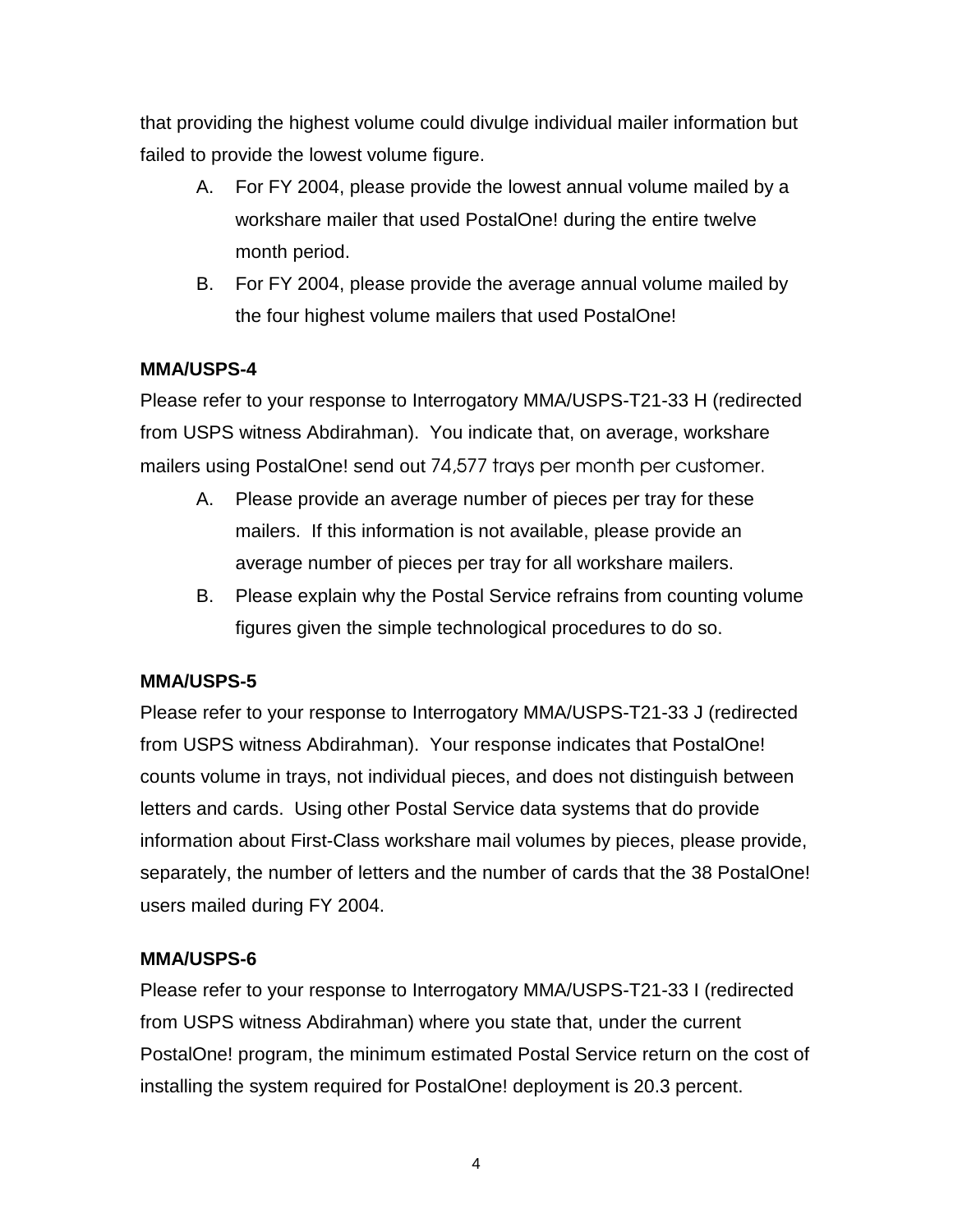- A. What is the minimum and maximum cost incurred by the Postal Service for installing the PostalOne! systems currently deployed?
- B. What is the maximum estimated Postal Service return on the cost of installing a system required for PostalOne! Deployment?
- C. What is the average estimated Postal Service return on the cost of installing a system required for PostalOne! Deployment?
- D. Please provide the formula that the Postal Service uses to determine its return on the cost of installing a PostalOne! system.
- E. Please provide a description of all of the types of savings that the Postal Service anticipates from installing a PostalOne! System.

## **MMA/USPS-7**

Please refer to your response to MMA/USPS-T21-33 K (redirected from USPS witness Abdirahman) where you quantify the FY 2006 expected savings from the PostalOne! program as \$6,194,735.

- A. Please explain how this cost savings figure was derived and exactly what cost savings are included.
- B. If this cost savings figure does not include transportation cost savings, please explain why not and provide how much transportation cost savings are expected in FY 2006.
- C. Please identify the person who was responsible for calculating this savings figure for purposes of the R2005-1 case and provide a description of the person's qualifications to make such a calculation.
- D. Please provide the comparable cost savings for BY 2004 and each fiscal year the PostalOne! program has been fully operational.
- E. For each fiscal year the PostalOne! program has been operational, please provide the number of mailers using PostalOne! during all or any portion of such fiscal year.
- F. Please state how many PostalOne! mailers the Postal Service expects to have during TY 2006.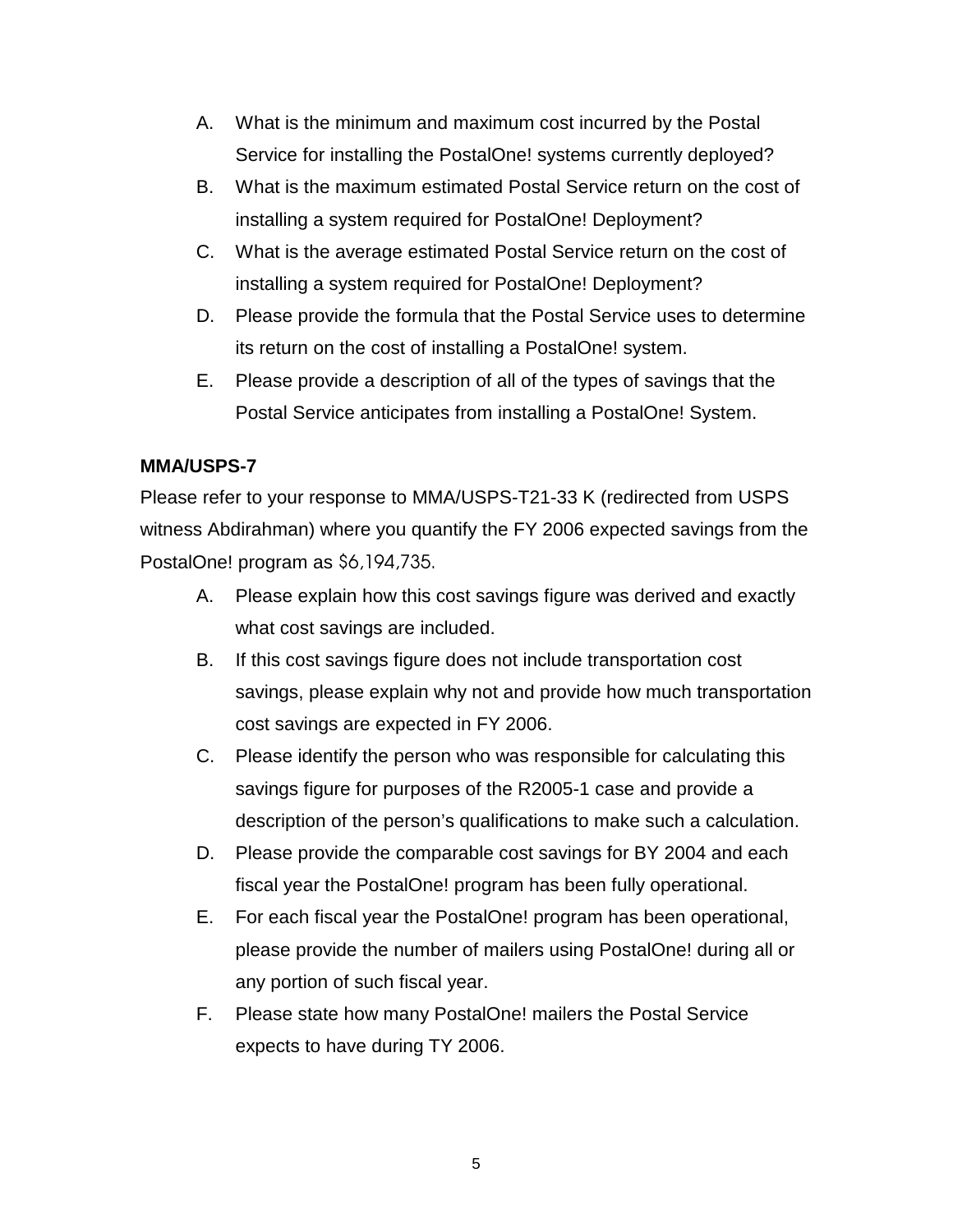## **MMA/USPS-8**

Please refer to USPS witness Abdirahman's response to Interrogatory MMA/USPS-T21-18, which was not redirected by him to any other witness or the Postal Service despite the fact that witness Abdirahman indicated he was not familiar with the Automated Mail Processing System (AMPS).

- A. Please describe the AMPS system and explain how the use of AMPS by workshare mailers saves the Postal Service money.
- B. Please explain how, if at all, AMPS is integrated into the PostalOne! system.
- C. Do all PostalOne! systems installed to date incorporate AMPS or is AMPS an additional, add-on to PostalOne!? Please explain your answer.
- D. Are there any workshare mailers who use AMPS as a standalone system or in conjunction with programs, equipment, or systems other than PostalOne!? Please explain your answer fully and include the names of any other programs, equipment, or systems used in conjunction with AMPS.
- E. When deriving the cost savings of \$6,194,735 expected from PostalOne! in FY 2006, did you include cost savings that result from mailers who perform additional pallet separations that are facilitated by using PostalOne! in conjunction with AMPS? If not, please explain why not. If yes, please explain how such cost savings were determined.

### **MMA/USPS-9**

Please identify by name and title all persons who provided information for the Postal Service's institutional responses to Interrogatories MMA/USPS –T21-16, 17, and 33, as well as responses to Interrogatories MMA/USPS-1-8 and state briefly the contribution of each such person. In addition, please provide the name, title, and autobiographical information for the person that the Postal

6